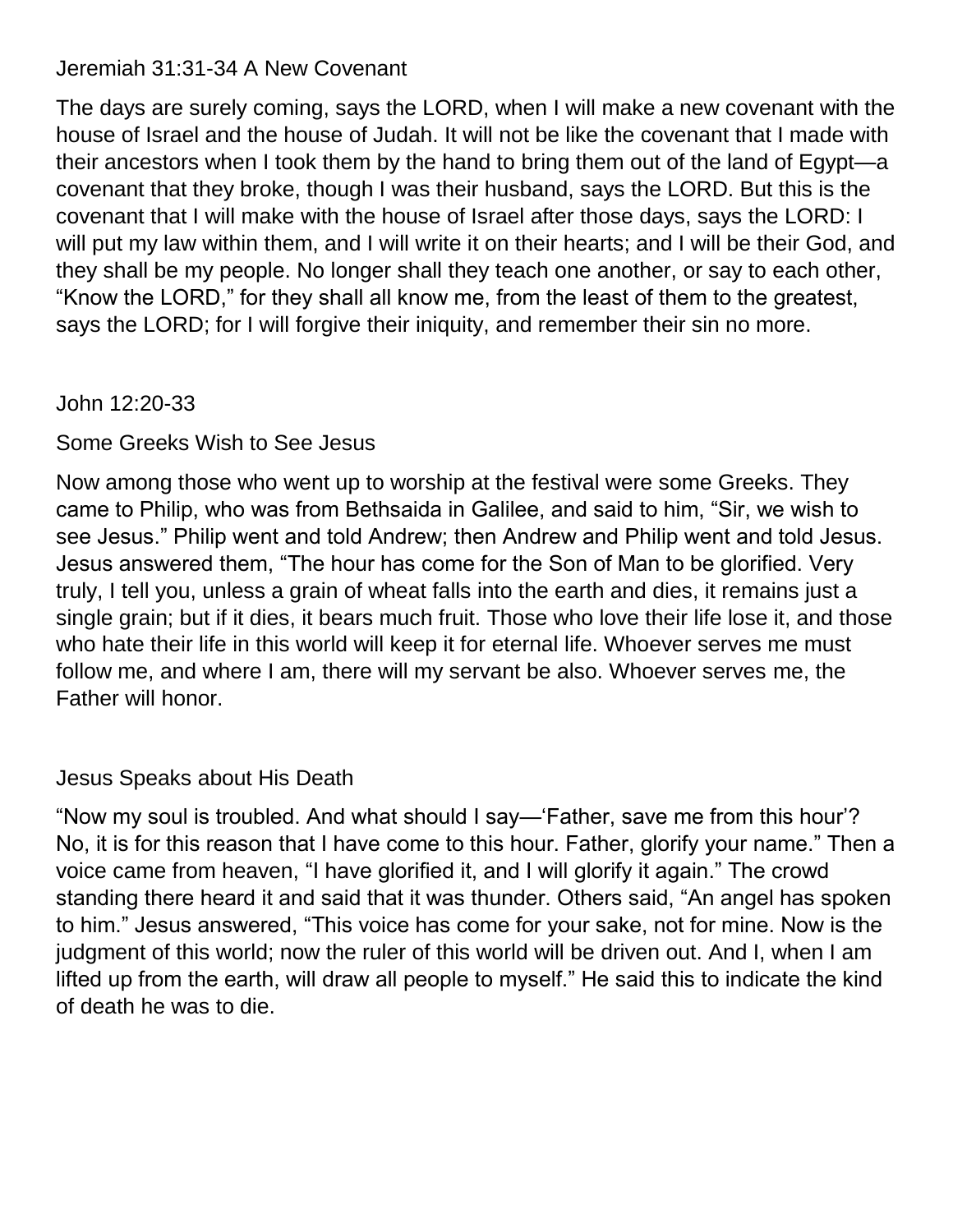We've finally arrived at the last week of Lent for 2021; some of us may feel as though the time has flown by, while others may think that it dragged on forever. After all, how does one accurately measure time in a pandemic when so much of how we mark time was changed?

While we are familiar with words such as contract, promise, and oath, we don't use the word "covenant" much anymore and yet the Bible spends a fair amount of time on it. A little context…a covenant is a binding promise of far-reaching importance in the relations between individuals, groups, and nations. It has social, legal, religious, and other implications. A covenant is a promise that is sanctioned by an oath. This promise was always accompanied by an appeal to a deity to "see" or "watch over" the behaviour of the one who has sworn, and to punish any violation of the covenant by bringing into action the curses stipulated or implied in the swearing of the oath. For example, "May God strike me dead if I do not do what I have promised."

Scripture details the forging of multiple covenants: between the nation of Israel and God and individuals like Abraham, Noah, Moses, and David and God. Of course, in the Gospel of Luke, Jesus introduces the concept of a new covenant, one embodied in his blood, in the context of the Last Supper.

The Jeremiah passage we read today speaks both to God's relationship with Israel and Judah as individuals and as communities. It is an intimate and personal image, of God leading the people out of Egypt by their hands, as a parent might lead a small child, or of a couple holding hands on a walk. And yet, there is also a note of betrayal, of unwanted separation in the relationship, of heartbreak and grief on the part of the Divine. How amazing it is to realize that our faith tradition includes a God who is able to shift to Plan B when the first draft doesn't work out so well!

And so, the solution seems to be to begin again, to underscore the purpose of the covenant as being more than simply an external commitment, but rather a promise that is embodied within God's people, that is heart-centered, heart-carried, and heartplanted. Hard-earned wisdom tells us that hearts must be broken open; as that sage, Leonard Cohen noted, "there is a crack in everything, that's how the light gets in."

A minister once told the story of how he arrived at a new pastoral charge only to be confronted with these words carved roughly with a penknife into his pulpit: "Sir, we wish to see Jesus." He noted that it felt to him like a threat rather than a request.

Imagine the disappointment of the people in John's gospel account who wanted to see Jesus, only to discover that he was preparing to 'close up shop' as it were, winding down his ministry, and ceasing the healings and public teachings. And it wasn't to ease into comfy retirement; no, he was looking ahead to what he recognized was an inevitable confrontation with the religious and political powers of his time and place.